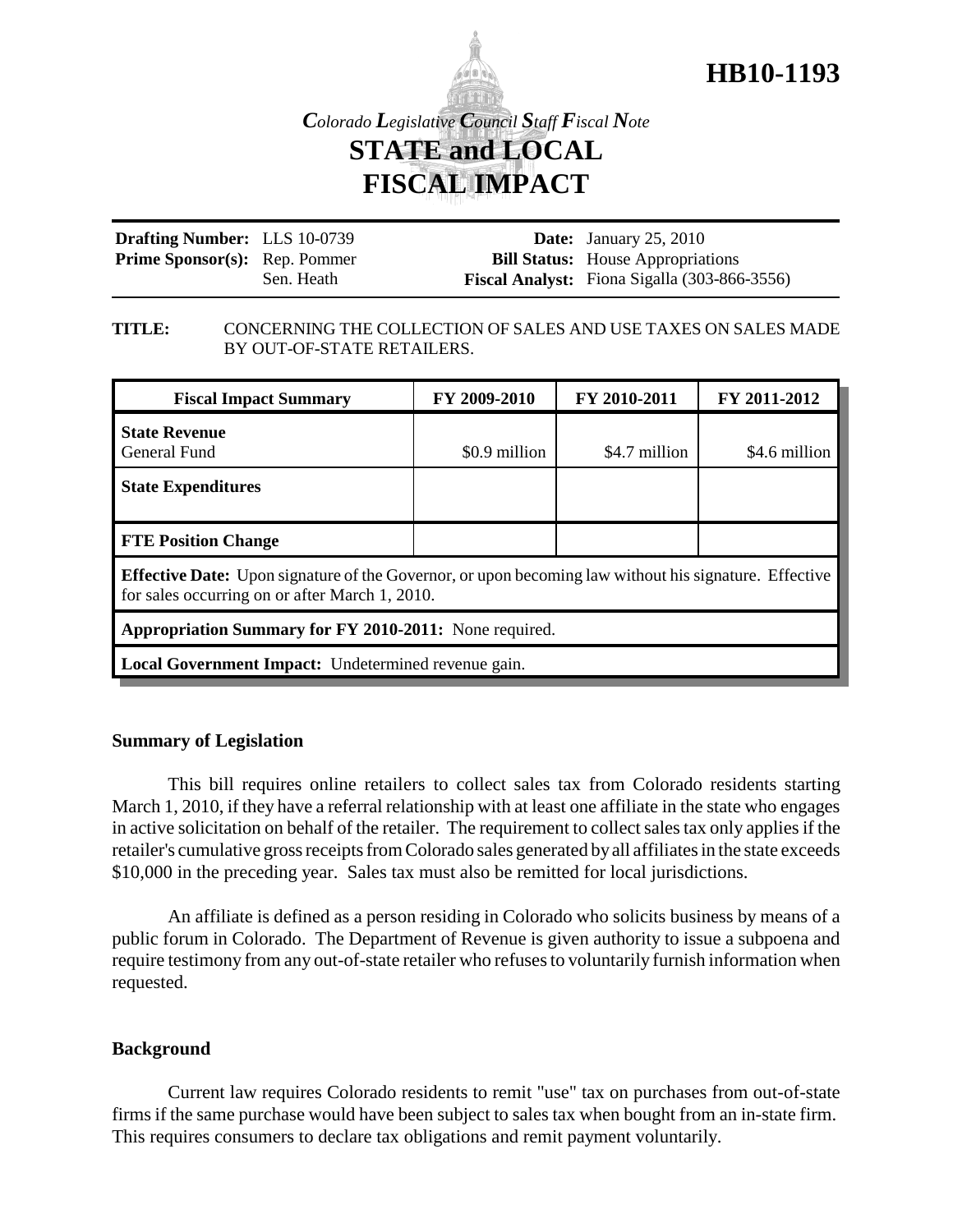January 25, 2010

A 1967 U.S. Supreme Court ruling held that the U.S. Constitution prohibits a state from requiring retailers whose only connection with customers in the state is by common carrier or mail to collect and remit sales and use tax.<sup>1</sup> In 1992, the U.S. Supreme Court clarified that states can only make companies collect sales tax if they have a physical presence in the state.<sup>2</sup>

*What is affiliate marketing?* Affiliate marketing is where a business pays commission for each customer brought to its website from an affiliate's marketing efforts. Affiliate marketing can take many forms, including through e-mail newsletters, preferential treatment in search engines, reward sites, and by using one website to drive traffic to another. For example, an affiliate marketing website may compare items for purchase, review books or music, and then link to the retailer's website so the consumer can purchase items.

In 2008, New York state clarified the definition of sales tax vendor to include online retailers with New York-based remote affiliates.<sup>3</sup> The state asserts that New York-based affiliates, who encourage customers to purchase from the online retailer, establish the physical presence necessary to be under state jurisdiction. The New York law requires retailers making more than \$10,000 in annual sales in the state through affiliates to charge sales tax on all sales in the state, not just those resulting from the affiliate program. North Carolina and Rhode Island have passed similar laws.

The New York law is being challenged in court, but the state of New York is expected to be able to keep revenue remitted under the new law, even if the law is found to be unconstitutional because the tax was legally due from consumers.

#### **State Revenue**

General Fund revenue will increase by \$0.9 million in FY 2009-10, \$4.7 million in FY 2010-11, and \$4.6 million in FY 2011-12. The revenue estimate for FY 2009-10 represents a partial-year impact. The revenue impact decreases in FY 2011-12 because, under current law, vendors will begin retaining 3.33 percent of the taxes they collect on July 1, 2011.

Colorado is estimated to generate about 1/5 (\$159 million) of New York's total internet sales based on a report by William Fox of the University of Tennessee and New York internet sales tax projections for FY 2009-10. Applying a 2.9 percent tax rate generates state revenues of \$900,000 in FY 2009-10. Sales taxes are estimated to increase 2.5 percent in FY 2010-11.

This revenue estimate assumes that Colorado's experience with out-of-state tax collections generated by affiliates will be similar to that of New York. However, Rhode Island and North Carolina have experienced smaller revenue gains because internet retailers discontinued relationships

<sup>&</sup>lt;sup>1</sup> National Bellas Hess, Inc. v. Department of Revenue of State of Illinois, 386 U.S. 753 (1967).

<sup>2</sup> Quill Corp. v. North Dakota, 504 U.S. 298 (1992).

 $3$  Chapter 57 of the Laws of 2008, State of New York. Tax Law Section 1101 (b)(8) and Sales and Use Tax Regulations Section 526.10(a)(3).